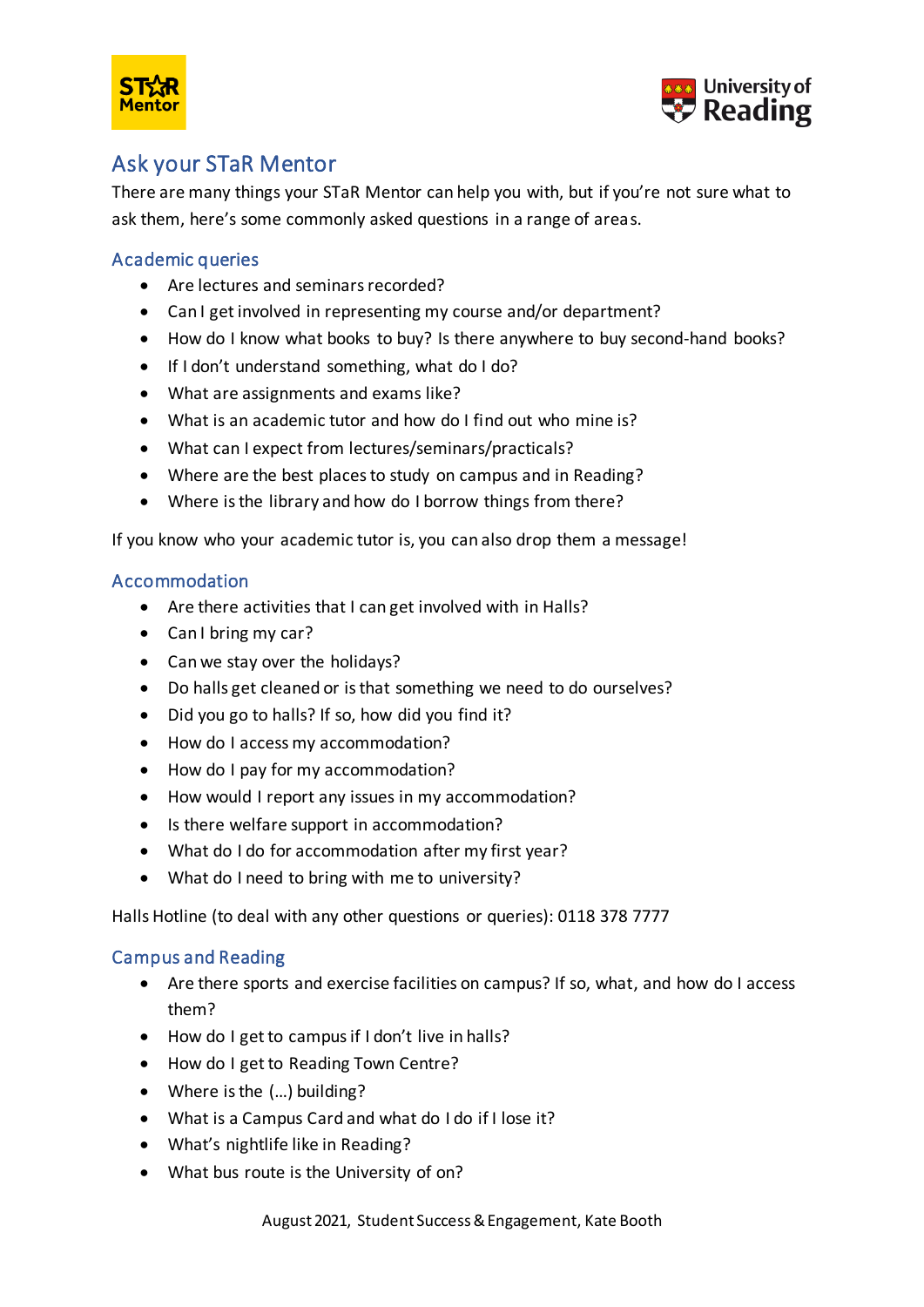



- Where is the train station?
- Where can I do my shopping for food?
- What is there to do in Reading?
- What are your favourite places to visit in Reading?
- Where do students go to socialise on campus?
- Would you recommend anywhere to eat out in Reading?

#### Finance

- Do I need to get insurance?
- How easy is it to budget on a student income?
- How can the Financial Support team help me?
- How do I know if I am entitled to financial support?
- How do I access financial support?
- What can I do for part-time work?
- What is a bursary?
- What is Blackbullion?
- When do I get my student loan?

## Support and Wellbeing

- How do I speak to someone if I need help?
- How secure is campus?
- Do I need to register with a GP in Reading?
- If I have a disability, is there someone I can talk to for support?
- If I have a problem, how do I report it?
- Is there any counselling and wellbeing support for students?
- Is there support and a community for those from different religious backgrounds?
- What support services are there at Reading University?
- What do I do if I'm struggling?

#### University & Social Live

- Are there societies and clubs I can join? What types? How do I join one?
- Can I get involved in representing my community/society? Did you have any experience with this?
- Can I join a sports team?
- How/where can I meet new people?
- How do I make new friends?
- How can I get involved with campus activities?
- I'm worried I won't fit in…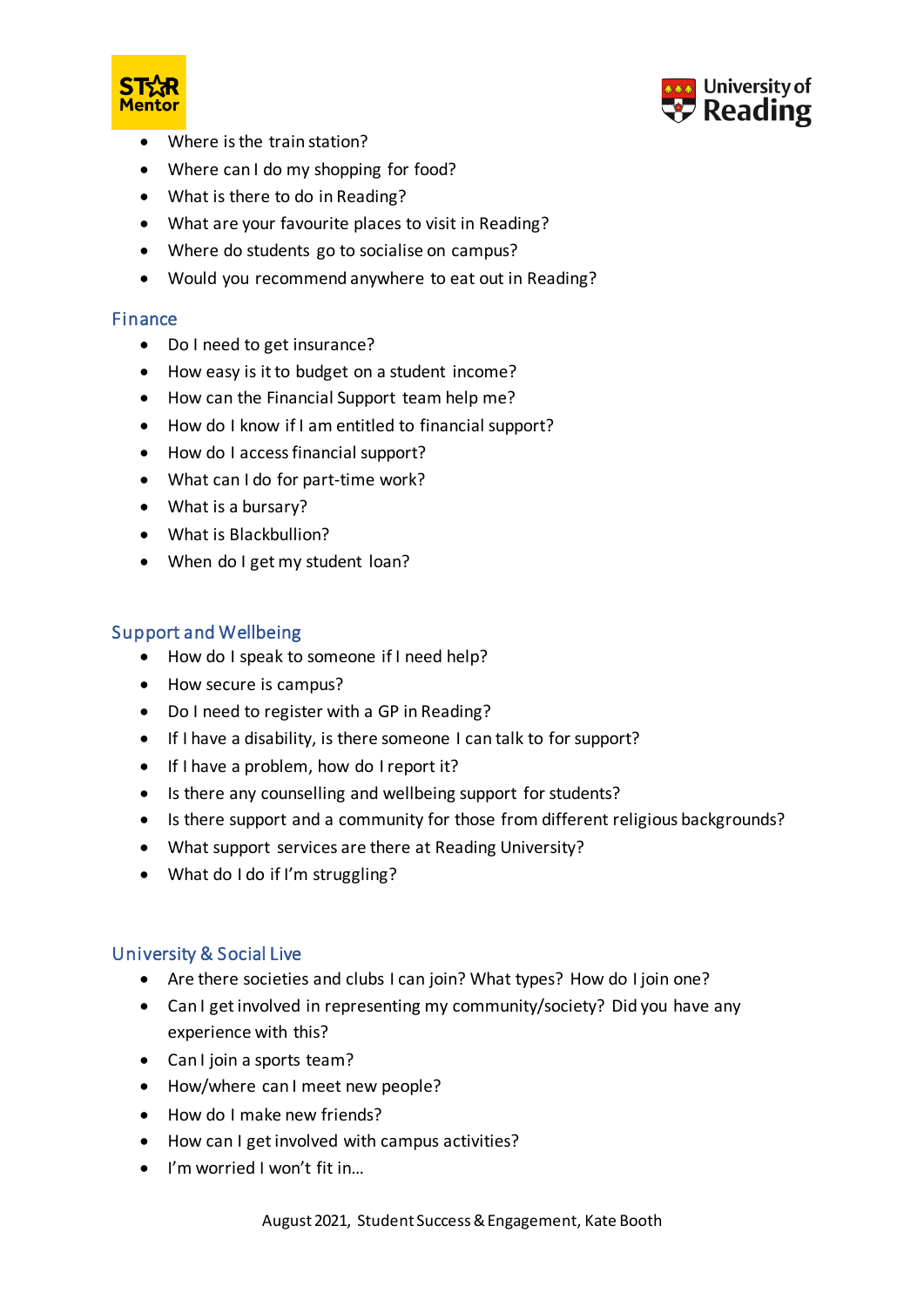



- What does RUSU (Reading University Students Union) do?
- What's life *really* like for a student?

## Welcome and Enrollment

- Are there any activities that don't involve drinking?
- Are there any events happening off campus?
- How/where can I meet new people?
- How do I buy tickets for social events during Welcome Week?
- How do I complete online enrollment?
- How is Welcome Week going to work with the lockdown?
- What's going on during Welcome Week?
- What activities can I get involved with on campus?

#### Part-time work and careers

- Are there lots of opportunities for part-time work?
- How can I earn money alongside my course?
- How can I get work-experience?
- I have a placement year as part of my course, what is it and how do I get one?
- Is it hard to balance a part-time job alongside my course?
- Is there any form of careers support?
- What is "Campus Jobs"?
- Where can I find part-time work on campus?
- Where can I find part-time work in Reading?
- Who do I talk to about my placement year?
- What is the RED Award?
- What is "Careers Fest"?

#### International student support

- Do you like living in the UK?
- Do you miss home?
- How can I ask for help?
- How can I meet other international students?
- How does travel work in the UK?
- How does laundry work in the UK?
- If I have a problem, what do I do?
- Is there advice for me as an international student?
- Is there anywhere I can buy oriental food?
- I am worried that my knowledge of English will affect my academic performance